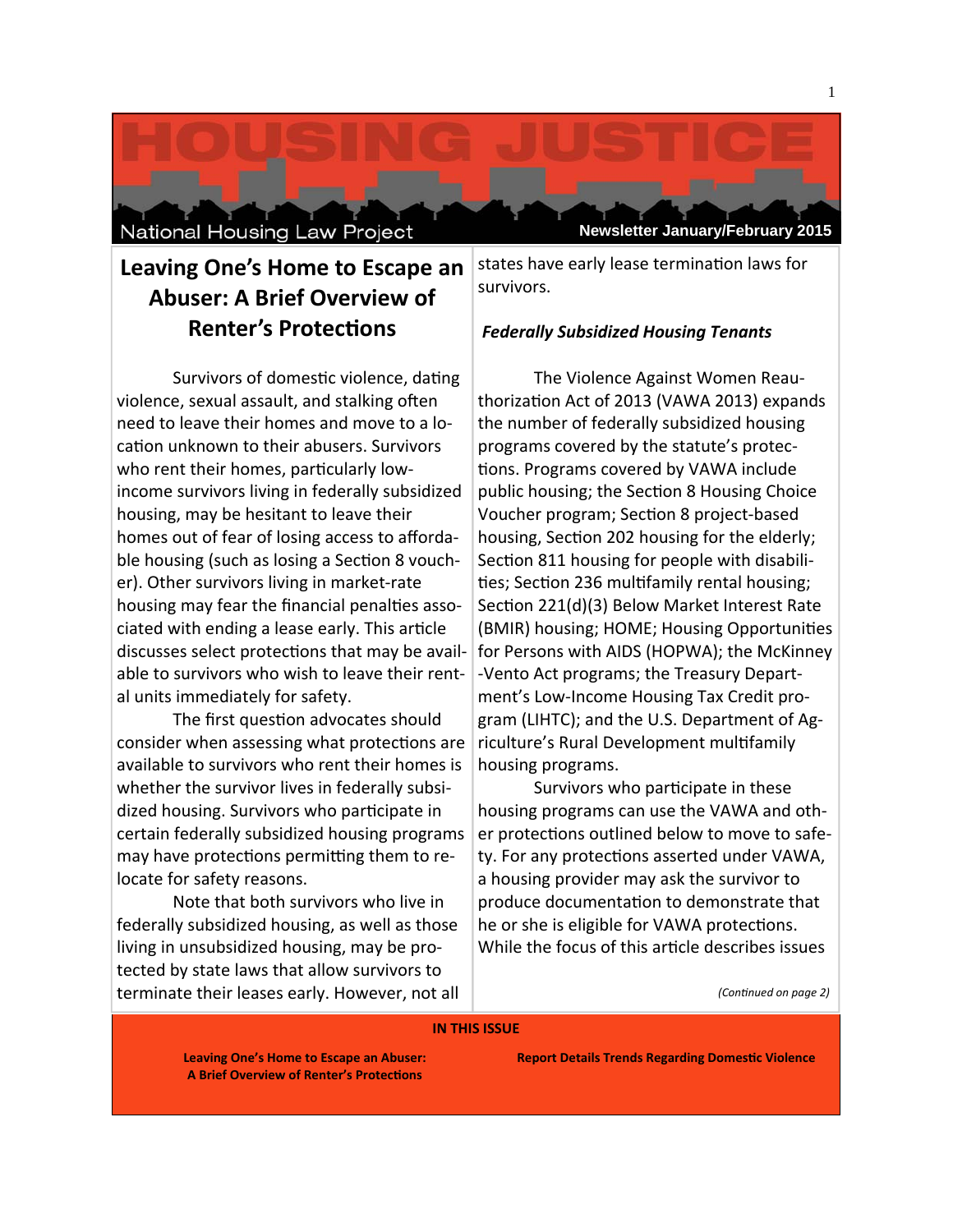#### *(ConƟnued from page 1)*

arising while a survivor is living in his or her unit and seeks to move for safety, advocates should note that the need to relocate can oc‐ cur at any point—for example, while someone is on a waitlist for subsidized housing, at ad‐ mission, during occupancy, and during evic‐ tion.

#### **RelocaƟng with a Voucher**

A key feature of a Section 8 voucher is that it may move with the family. Generally speaking, a family with a voucher may only leave its current unit at certain points in time. Normally, a voucher household cannot simply move during the lease term; HUD rules also usually require the family to notify the public housing authority (PHA) when the family de‐ cides to move with the voucher. However, Department of Housing and Urban Develop‐ ment (HUD) regulations, at 24 C.F.R. 982.314 (b)(4), note that a PHA cannot terminate the assistance of a survivor's household if the family had to move to escape domestic violence, dating violence, or stalking. This protection applies even if the family moved without notifying the PHA first. In order to leave the unit, the survivor must "reasonably believe[] he or she was imminently threatened by harm from further violence if he or she remained in the dwelling unit." 24 C.F.R. 982.314(b)(4). HUD regulations, at 24 C.F.R. 982.314(c)(2) (iii), also note that local PHA restrictions on when or how many times a family can move do not apply to survivor families when the move is needed to protect a household mem‐ ber from abuse.

Certain restrictions exist on whether a family is eligible to move to another PHA's jurisdiction with a voucher. Generally speaking, a family participating in the voucher program may not use its voucher to move out of the PHA's jurisdiction if the family has moved out in violation of the lease (e.g., leaving the unit before the conclusion of the lease term). A provision of VAWA 2005, 42 U.S.C. § 1437f  $(r)(5)$ , includes an exception to this rule for survivors and their households. If a survivor participates in the Section 8 voucher program, the PHA can allow the survivor family to move to another jurisdiction with its voucher, even if the lease term has not yet ended, to escape violence by an abuser. However, certain con‐ ditions apply. First, the survivor family must have "complied with all other obligations of the section 8 program."  $42$  U.S.C. § 1437f(r) (5). AddiƟonally, the survivor family must have "moved out of the assisted dwelling unit in order to protect the health or safety of an individual who is or has been the victim of domestic violence, dating violence, or stalking and who reasonably believed he or she was imminently threatened by harm from further violence if he or she remained in the assisted dwelling unit." 42 U.S.C. § 1437f(r)(5).

In the prior discussion about moving to another jurisdiction, advocates may notice that sexual assault is omitted from the categories listed in the VAWA 2005 statute. This is because VAWA 2013 did not make any chang‐ es to the voucher portability provisions (*i.e*., the provisions allowing moves with a voucher to another jurisdiction) included in VAWA 2005. Therefore, the category of sexual as‐ sault, which was added in VAWA 2013, was not included. This appears to be an oversight, as one of the main aims of VAWA 2013 is to expand the law's protections to survivors of sexual assault.

*Shared voucher with the abuser*. The situation becomes more complicated if the abuser and survivor are both on the voucher.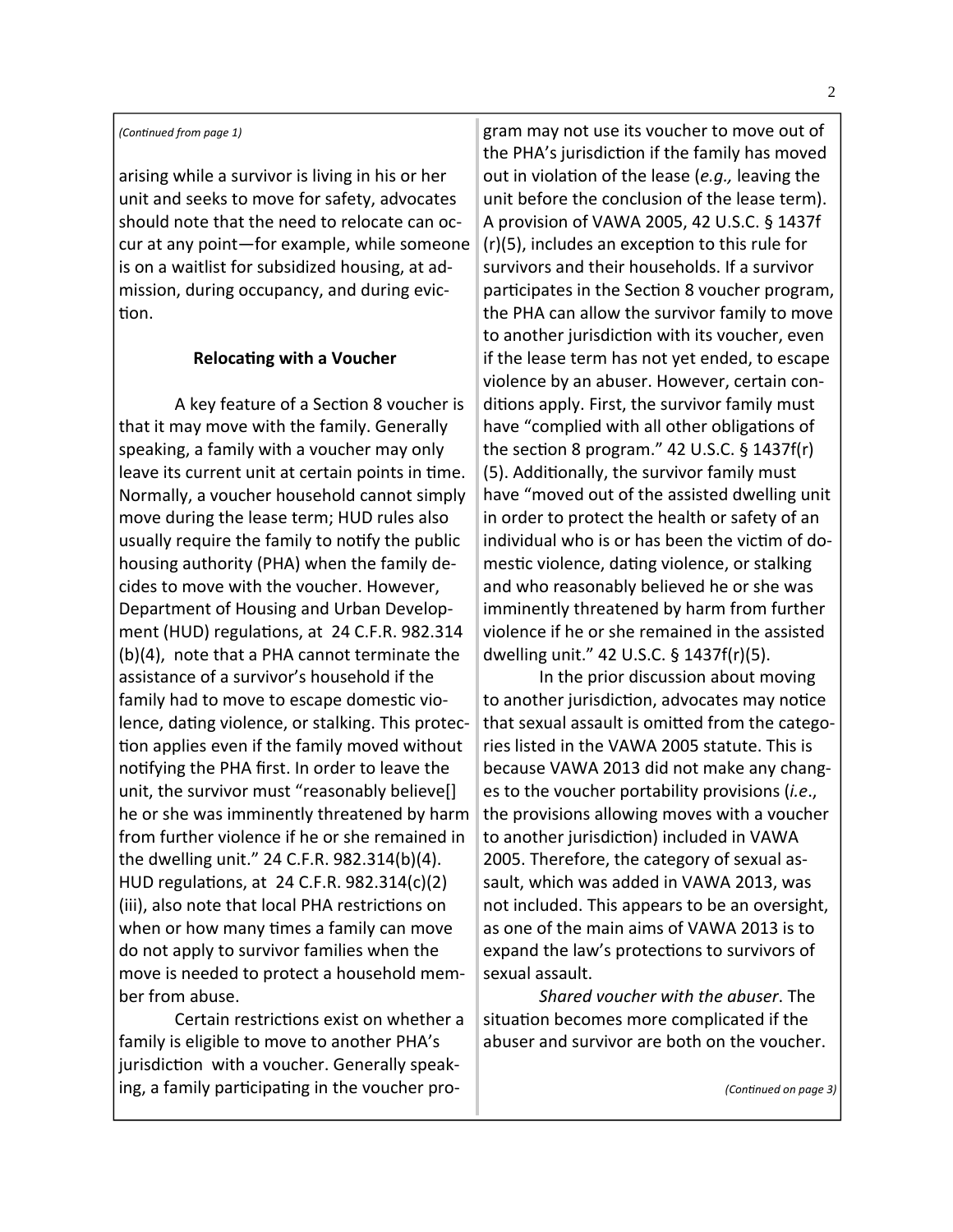In this scenario, when the survivor seeks to escape the abuse, the PHA should apply the rules regarding a family break up. HUD regula‐ tions, specifically 24 C.F.R. 982.315, provide that the survivor gets the voucher if the break up results from domestic violence, dating violence, or stalking.

Note that additional issues may arise if the abuser claims a right to the voucher and seeks a hearing to establish that right, particularly if the PHA has no extra vouchers availa‐ ble. One possible solution is for the housing authority to issue two vouchers – one to the survivor and a conditional voucher to the abuser, pending the abuser's hearing. Howev‐ er, HUD has previously stated that the abuser "will be removed from the original voucher and will not receive a new voucher." 75 Fed. Reg. at 66,255. Another potential solution may exist if the survivor obtains a court order that awards him or her the voucher itself. VAWA 2013, at 42 U.S.C. § 14043e‐11(b)(3)(C), notes that PHAs retain the authority to honor court orders regarding the possession and distribu‐ tion of property among household members. Thus, if a survivor has a court order distrib‐ uting the voucher to the survivor, the PHA can comply with the order by awarding the vouch‐ er to the survivor alone. Once the abuser is removed from the voucher, the survivor can then use the voucher to locate housing at a location unknown to the abuser. Reliance on a court order would only be necessary if the al‐ leged abuser is also claiming a right to the voucher, because, as noted above, the PHA is obligated to give the voucher to the survivor.

#### **Emergency Transfers**

VAWA 2013 requires each federal agency that administers programs covered by VAWA (HUD, USDA, and the Treasury De‐ partment) to devise model emergency trans‐ fer plans that will be used by PHAs as well as by owners and managers of covered federal‐ ly subsidized housing programs.

The transfer plans will allow survivors of domestic violence, dating violence, sexual assault, and stalking to "transfer to another available and safe dwelling unit" covered by VAWA if (1) the tenant requests the transfer; and (2) either the tenant "reasonably be‐ lieves that the tenant is threatened with im‐ minent harm...if the tenant remains within the same dwelling unit" or the tenant has experienced a sexual assault at the property in the 90 days preceding the request. 42 U.S.C. § 14043e‐11(e).

Neither HUD nor the Treasury De‐ partment has issued a model emergency transfer plan. USDA has issued such a plan, which includes guidance regarding the process for requesting an emergency transfer and the property manager's role after a survivor makes such a request.

*ExisƟng transfer plans.* For tenants living in federally subsidized housing pro‐ grams administered by a housing authority, PHAs may currently have emergency transfer plans in place for survivors. These plans pri‐ marily deal with priority consideration for transfers to other public housing units. These plans are subject to change when HUD issues its model emergency transfer plan in accordance with VAWA 2013. Advocates can consult their PHA planning documents, such as the PHA plan, the Section 8 Administrative Plan or the Admission and Continued Occupancy Plan (ACOP), to see if their PHA has an existing transfer plan in place. An August 2013 HUD notice states that PHAs and other housing providers who have such transfer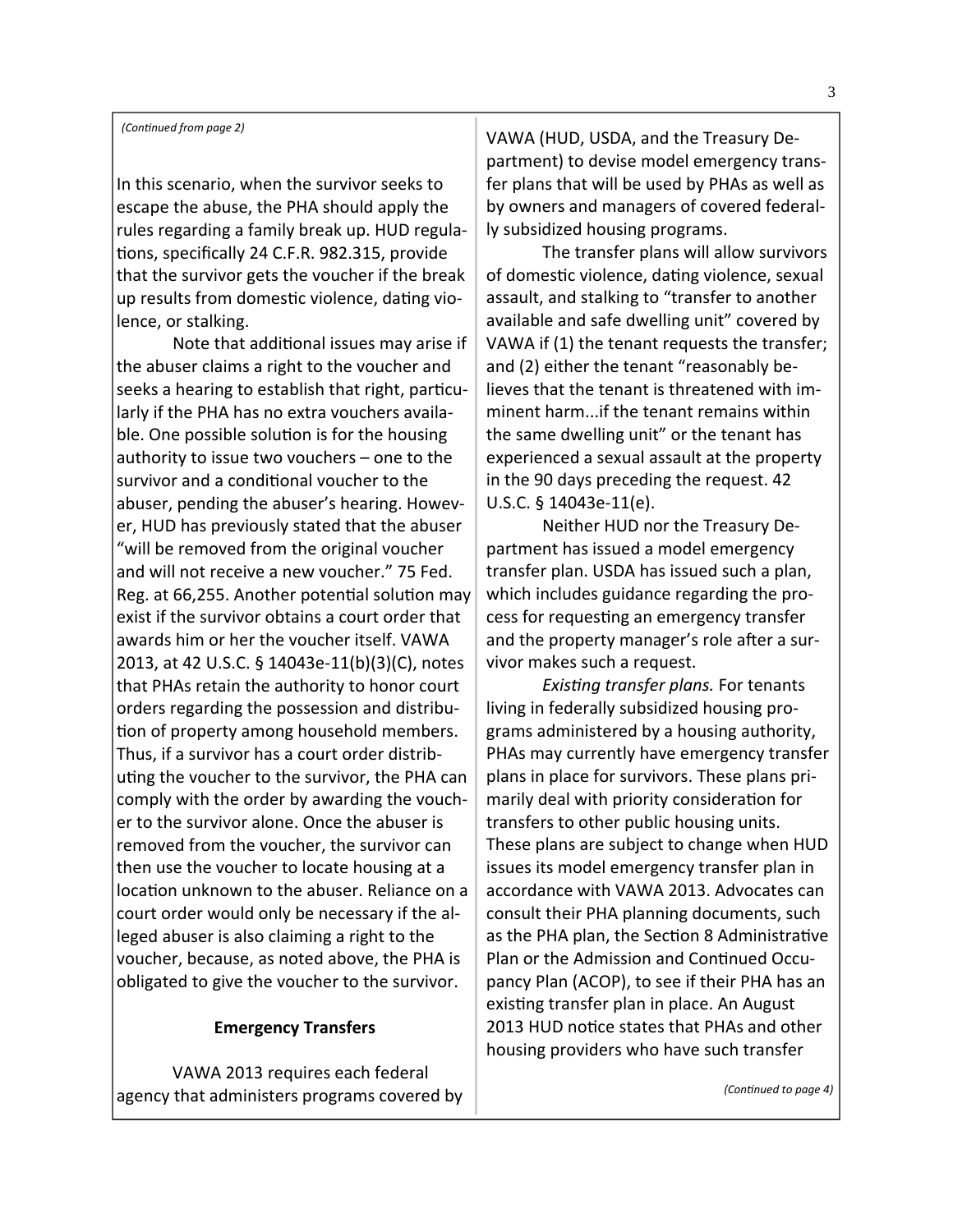*(ConƟnued from page 3)* **Resources** 

plans may continue using those plans as they are outlined in the PHA's ACOP or Administra‐ tive Plan. 78 Fed. Reg. at 47,722.

*Tenant protecƟon vouchers.* A separate provision of VAWA 2013, at 42 U.S.C. § 14043e ‐11(f), also requires HUD to devise policies and procedures that describe how a survivor ap‐ plying for an emergency transfer may receive a tenant protection voucher. Tenant protection vouchers, which are a type of Section 8 Housing Choice Voucher made available to local PHAs, would (if issued) allow the survivor to move and find housing on the private rental market. This type of voucher is subject to availability, however.

# *Market‐Rate Housing Residents*

Survivors who rent their housing with‐ out a federal subsidy are not protected by VA‐ WA or the HUD regulations discussed above. Therefore, a survivor who terminates his or her tenancy before the lease has ended could face substantial financial penalties by breaking the lease. The prospect of these penalties could, in turn, prevent a survivor from leaving a dangerous situation.

# **Early Lease Termination Laws**

Certain states have laws that permit survivors to break their lease early without being subject to the full penalties associated with vacating one's residence while the lease remains in effect. These are called early lease termination laws. As of mid-2014, nearly half of all states nationwide permitted survivors to terminate their leases early. Requirements for obtaining an early lease terminationincluding notice requirements, amount of rent for which the survivor remains responsible,

HUD, "The Violence Against Women Reau‐ thorization Act of 2013: Overview of Applicability to HUD Programs," 78 Fed. Reg. 47,717 (Aug. 6, 2013), available at:  $h$ ttp:// www.gpo.gov/fdsys/pkg/FR‐2013‐08‐06/ pdf/2013‐18920.pdf

HUD, "HUD Programs: Violence Against Wom‐ en Act Conforming Amendments; Final Rule," 75 Fed. Reg. 66,246 (Oct. 27, 2010), available at:

http://www.gpo.gov/fdsys/pkg/FR-2010-10-27/pdf/2010‐26914.pdf

NHLP, "VAWA 2013 Continues Vital Housing Protections for Survivors and Provides New Safeguards" (updated Jan. 2014), available at: http://nhlp.org/files/VAWA-2013-Bulletin-Article-Jan-2014-updated.pdf

documentation requirements, etc.—vary by state. Advocates can consult state law to see if early lease termination protections are available where their clients reside.

Advocates who represent federally assisted housing tenants should also deter‐ mine if their clients are protected by early lease termination laws, as these protections are generally not limited to market‐rate rental units. ▪

# **Webinar Recording Available**

NHLP recently hosted a webinar entitled "Housing Rights for Survivors Who Have Inter‐ acted with the Criminal Justice System: Admissions and Nuisance Ordinances."

The materials and recording are now available at: http://nhlp.org/node/1484/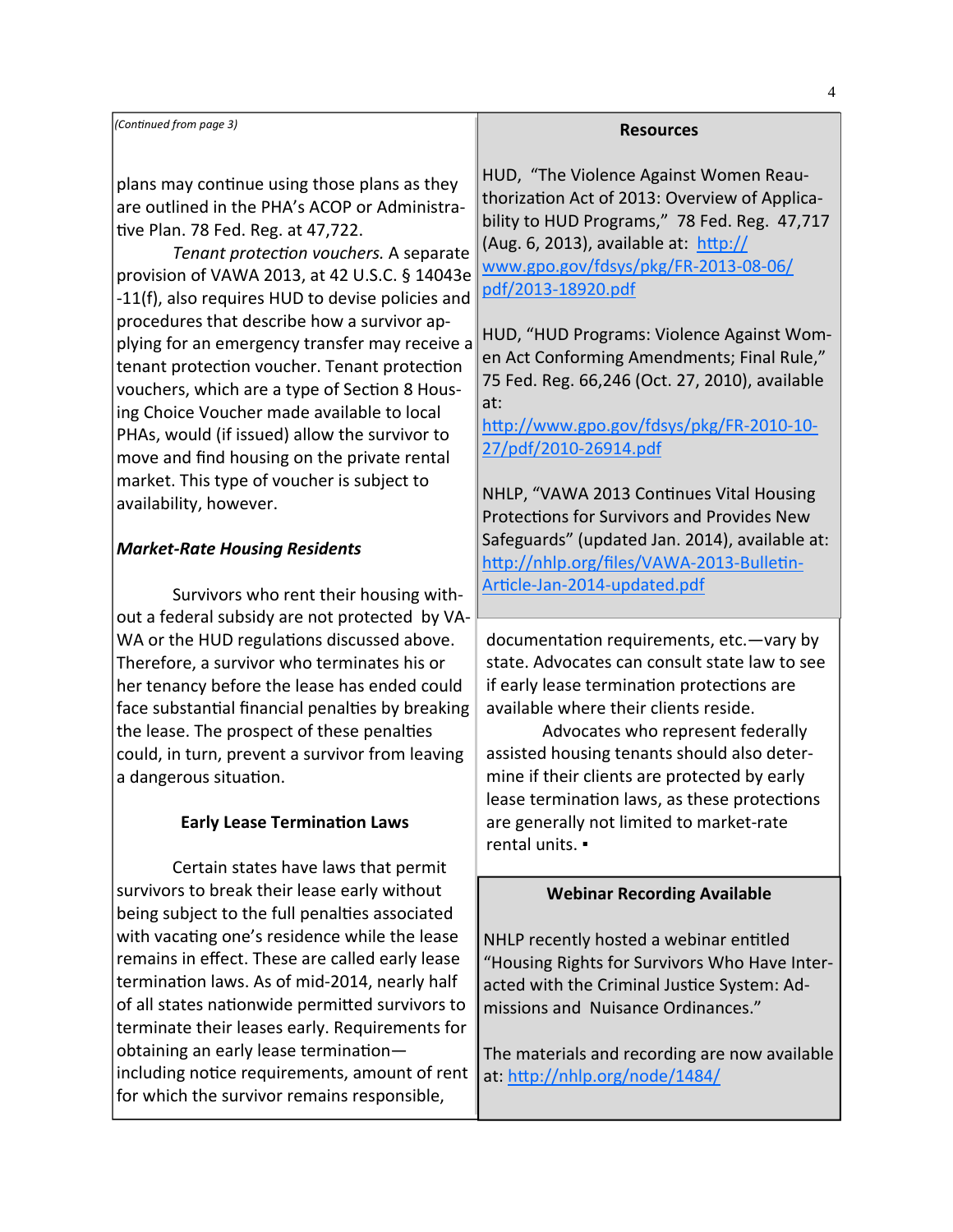*(ConƟnued from page 4)*

# **Report Details Trends Regarding DomesƟc Violence**

In April 2014, the Bureau of Justice Statistics issued a report entitled "Nonfatal Domestic Violence, 2003-2013," in which the authors used data from the National Crime Victimization Survey (NCVS) to discuss trends and characteristics of domestic violence. For example, the report notes that domestic violence comprised 21% of violent crime in this timeframe. The BJS report defines "domestic violence" to include "rape, sexual assault, rob‐ bery, and aggravated and simple assault com‐ mitted by intimate partners, immediate family members, or other relatives." This article highlights certain findings included in the re‐ port.

# **Background**

The BJS report details NCVS data that resulted from in‐person interviews conducted for the survey. NCVS data only represent in‐ formation from interviews of individuals who are at least 12 years old. For the year 2012, NCVS interviewed over 90,000 households and 160,000 individuals.

# **Details of the Report**

The report contains a series of findings that illustrate trends concerning domestic violence found in the survey. However, the sur‐ vey revealed additional statistics not discussed here, and therefore, interested advo‐ cates should consider reading the report in its entirety.

*DomesƟc violence rates on the decline.* One trend that the report identified was the decrease in domestic violence rates overall

between the years 1994 and 2012. In fact, the report states that the "rate of domestic violence declined 63%" during this time period. The majority of the decrease took place from 1994 to 2002. Violence perpetrated by intimate partners saw the most substantial decrease (67%). Additionally, "serious domestic violence" (defined as "rape, sexual assault, robbery, and aggravated assault") decreased overall during the 1994-2012 time period. However, serious violence committed by immediate family members or other relatives had fluctuating rates between 2003 and 2014, but still declined overall. That said, domestic violence remains a very serious problem na‐ tionwide, as the survey's other findings demonstrate.

*Women comprised majority of domes‐ Ɵc violence vicƟms*. While overall domesƟc violence rates declined, women comprised 76% of domestic violence victims, and men constituted 24%. The numbers become more stark when discussing intimate partner violence, in which 82% of the victims were female. Data regarding other classifications of domestic violence (including violence perpetrated by immediate family members or other relatives) exhibited a somewhat lower disparity with 40 % of victims being male, and 60% of victims being female. Whereas women experienced higher percentages of serious violent crime perpetrated by someone known to the victim, for men, the opposite was true (meaning that "more serious violent crime against males was committed by a stranger").

*InƟmate partner violence occurred at higher rates than other types of violence.* Ac‐ cording to the report, intimate partner violence comprised a greater percentage of vio‐ lence (14.6%) than violence perpetrated by members of the victim's immediate family

*(ConƟnued on page 6)*